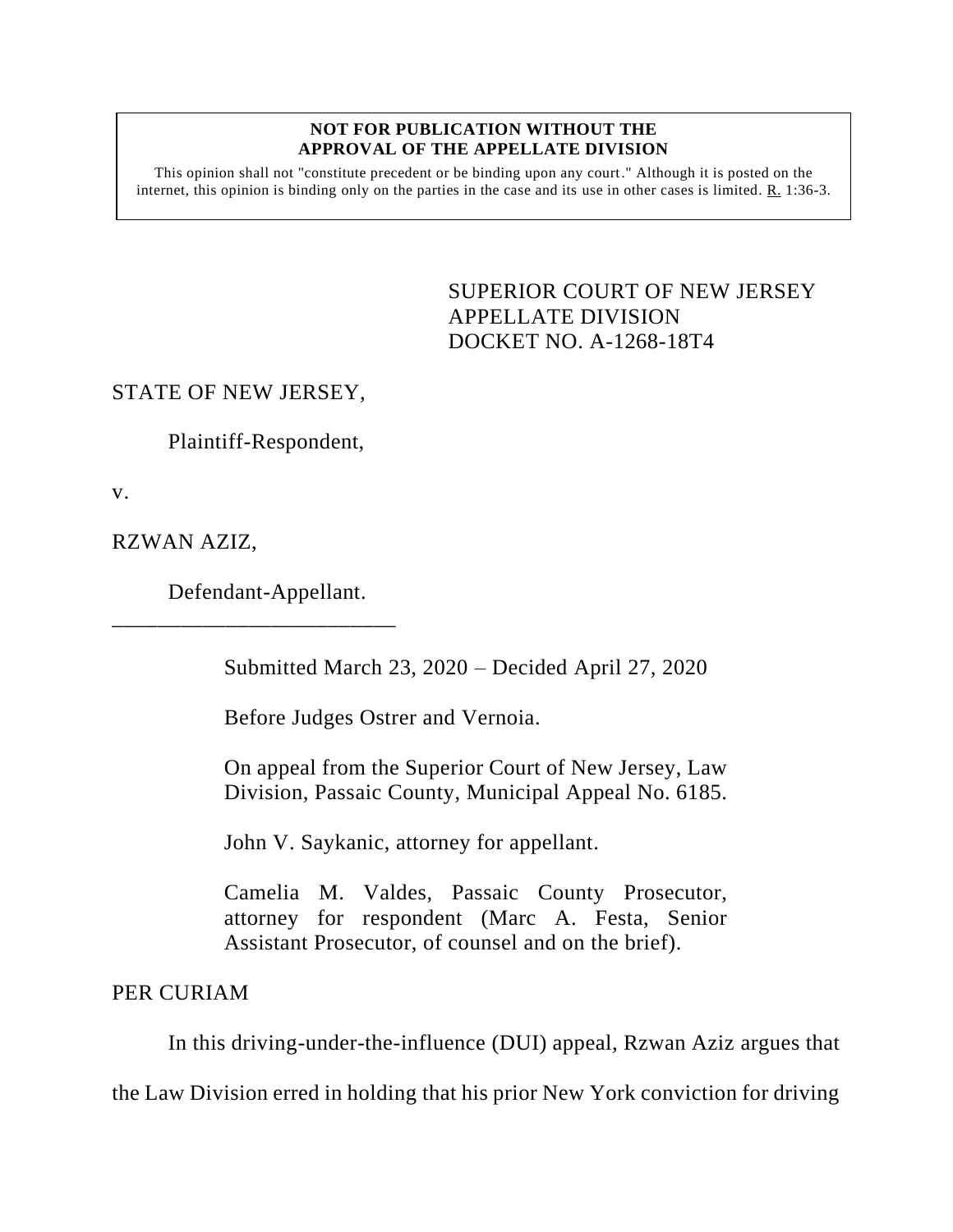while ability impaired (DWAI), N.Y. Veh. & Traffic Law § 1192(1), was "[a] conviction of a violation of a law of a substantially similar nature," to a violation of New Jersey's DUI law, N.J.S.A. 39:4-50. Based on that holding, the court sentenced Aziz as a third-time DUI offender, imposing a ten-year license suspension and 180-day jail term, after he conditionally pleaded guilty to driving under the influence on April 7, 2018, in Wayne, New Jersey.<sup>1</sup> In addition to Aziz's 2016 New York conviction, he was convicted of driving under the influence in New Jersey in 2013.

We affirm, substantially based on our analysis in State v. Zeikel, 423 N.J. Super. 34 (App. Div. 2011). In that case, we interpreted N.J.S.A. 39:4-50(a), which states:

> A conviction of a violation of a law of a substantially similar nature in another jurisdiction, . . . shall constitute a prior conviction under this subsection unless the defendant can demonstrate by clear and convincing evidence that the conviction in the other jurisdiction was based exclusively upon a violation of a proscribed blood alcohol concentration of less than .08%.

We held that, absent proof that a New York DWAI conviction was based exclusively on a blood alcohol reading of less than .08, a DWAI conviction is

<sup>&</sup>lt;sup>1</sup> We denied Aziz's motion to stay the custodial portion of his sentence pending appeal.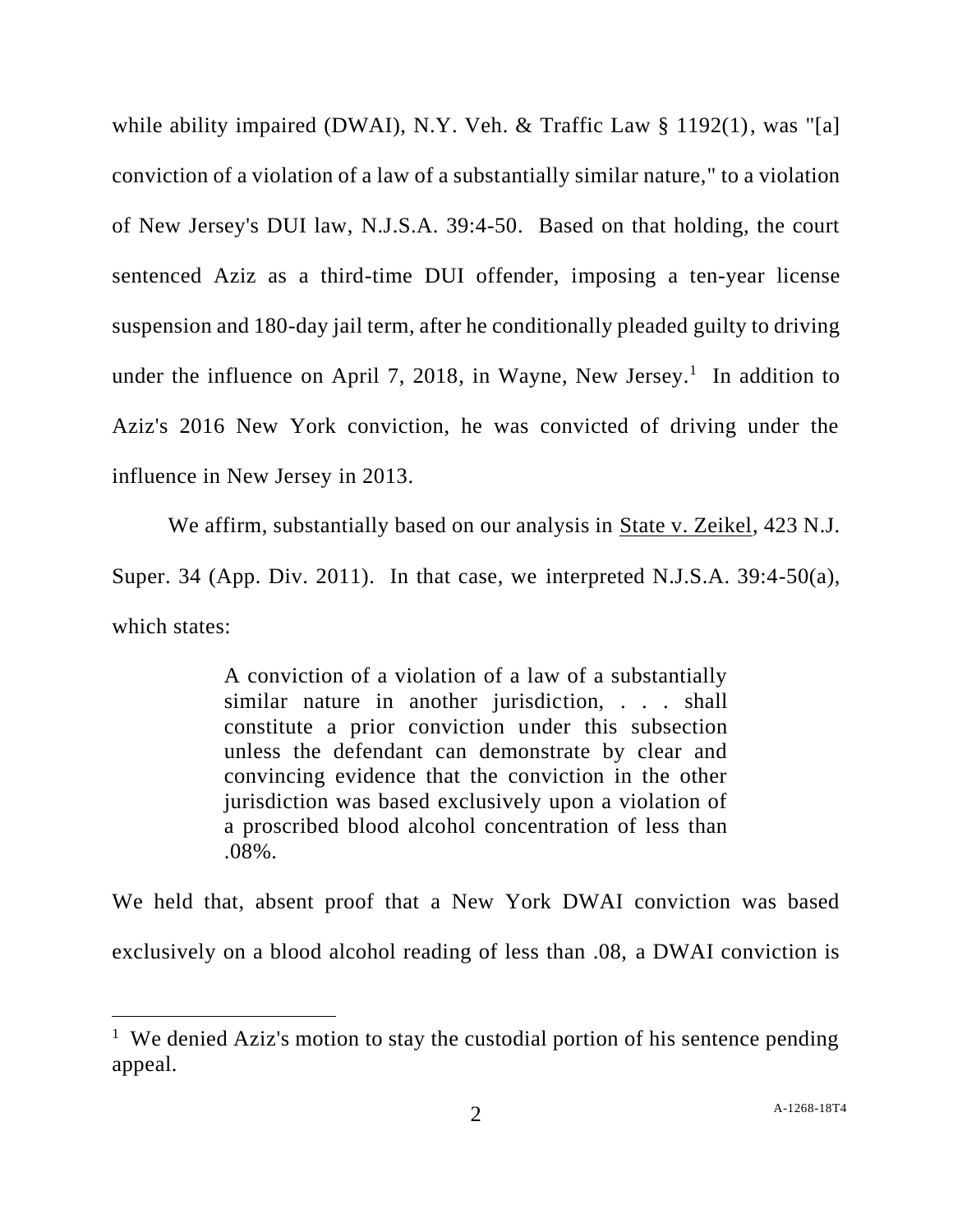"substantially similar [in] nature" to driving under the influence under New Jersey law, and shall be treated as a prior conviction for sentencing enhancement purposes. Id. at 48.

Aziz asserts that Zeikel was wrongly decided. We do not agree. He argues that a DWAI conviction "is indicative of a circumstance where a defendant has a reading of below a .08." He contends a driver with a .08 reading would surely be prosecuted for the more serious driving-while-intoxicated (DWI) offense under N.Y. Veh. & Traffic Law § 1192(2), which establishes a per se DWI offense based on a .08 reading. Aziz's argument misses the mark. First, a New York defendant conceivably may be prosecuted for DWAI, instead of DWI, simply because there is no BAC evidence at all. Secondly, a DWAI offender with less than .08 BAC still commits an offense substantially similar in nature to a New Jersey DUI under N.J.S.A. 39:4-50(a), so long as the less-than-.08 reading is not the exclusive basis for the New York conviction.

The record before us does not indicate whether Aziz's New York conviction followed a trial verdict, or a guilty plea. But, the circumstances of the offense present no reason to question the wisdom of considering his New York conviction for sentencing enhancement purposes under New Jersey law. According to the complaints and "Supporting Deposition/Bill of Particulars"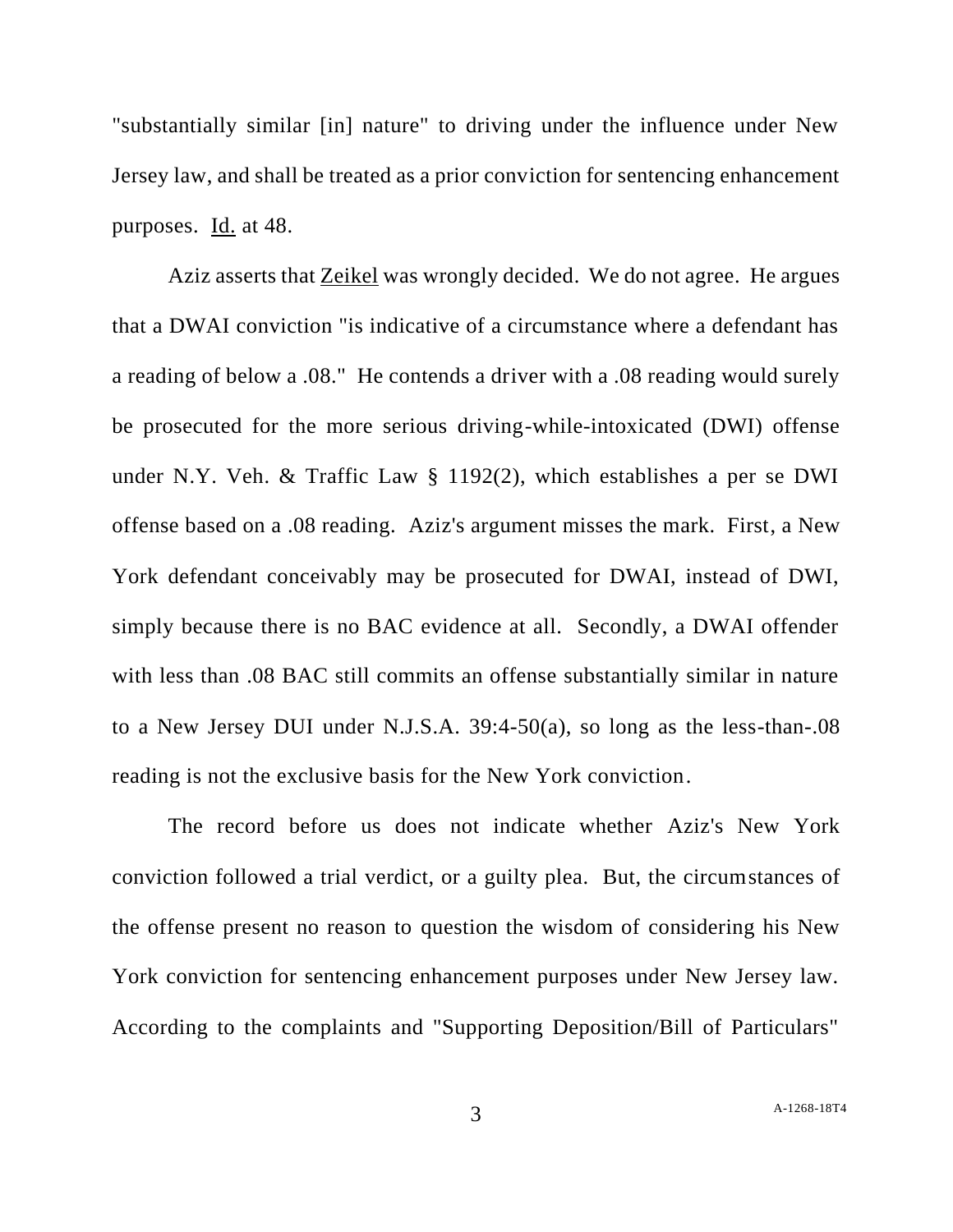completed by the New York officer, police stopped Aziz shortly after 4:00 a.m. in Poughkeepsie for failing to yield while making a left turn at a green light, and speeding (going 46 m.p.h. in a 30 m.p.h. zone). The officer detected the odor of alcoholic beverage; Aziz had glassy eyes; he had impaired motor coordination; and he swayed while standing. Aziz admitted he drank two or three beers earlier that night (the report lists both quantities). A "preliminary breath test" yielded a .08 result; but then Aziz, over the next twenty-five minutes, refused four requests to submit to what we presume was a binding test. He did submit to field sobriety tests, but "failed," including stepping out of line, taking the wrong number of steps, and failing to keep his balance in the walk and turn test.

It is well-settled that such a totality of circumstances, if proved, would establish an observational DUI violation under our law. See State v. Johnson, 42 N.J. 146, 165 (1964) (noting that the prohibited condition need not rise to intoxication, and a violation occurs if a motorist, after consuming intoxicating liquors, was "so affected in judgment or control as to make it improper for him [or her] to drive on the highways"); State v. Kent, 391 N.J. Super. 352, 383-84 (App. Div. 2007) (affirming DUI conviction where the defendant caused a single car accident and had watery, bloodshot eyes, and stumbled and slurred his